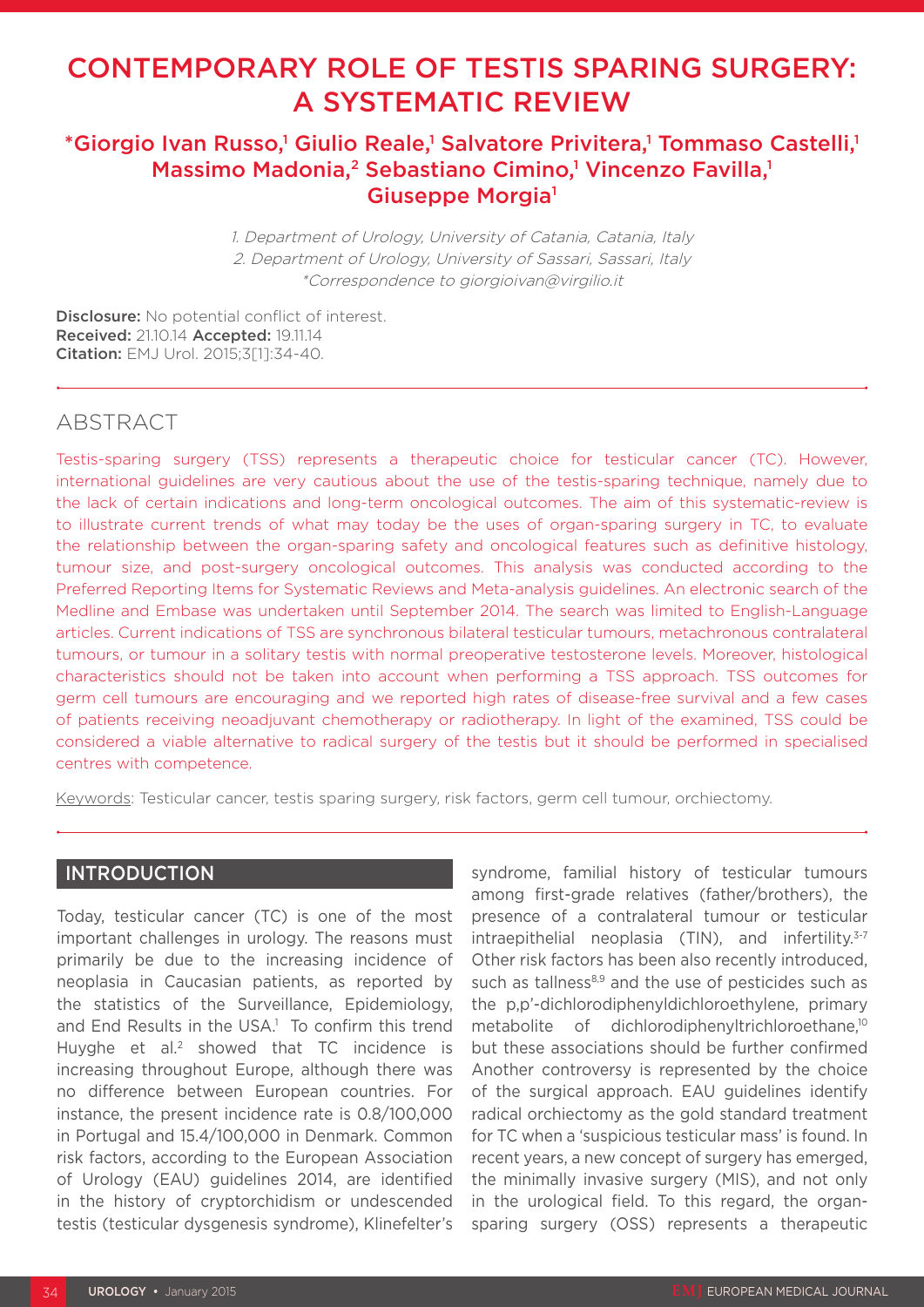choice. However, EAU guidelines are very cautious about the use of the testis-sparing technique, due to the lack of certain indications and long-term oncological outcomes.

It is with this in mind that some reports have raised doubts about this surgical approach. The main skepticisms on this topic precisely regard the heterogeneous histological features of TCs and the lack of appropriate diagnostic techniques that can distinguish and characterise them. Furthermore, matched-paired analyses and randomised studies, comparing testis sparing versus orchiectomy, are lacking; all these controversies limit the evaluation of current data. The aim of this systematic review is to illustrate current trends of what may today be the uses of OSS in TC, to evaluate the relationship between the organsparing safety and oncological features such as definitive histology, tumour size, and post-surgery oncological outcomes.

## MATERIAL AND METHODS

This analysis was conducted according to the Preferred Reporting Items for Systematic Reviews and Meta-analysis guidelines.<sup>11</sup> An electronic search of the Medline and Embase was undertaken until September 2014. The search was limited to English-Language articles. The search terms included: "testis cancer", "testis sparing surgery", "risk factor", "cancer specific survival", "disease recurrence", "predictors", and "outcomes". Citation lists of retrieved articles were screened manually to ensure sensitivity of the search strategy. References of the included papers were hand searched in order to identify other potential relevant studies. Studies were reviewed by two independent reviewers (G.I.R. and G.R.); differences in opinion were discussed in consultation with the last author (G.M.) (Table 1). Figure 1 shows the flowchart of included studies.

### RESULTS

### Indication

Current indications of testis-sparing surgery (TSS) are synchronous bilateral testicular tumours, metachronous contralateral tumours, or tumour in a solitary testis with normal preoperative testosterone levels. However, organ preserving surgery can be performed when the tumour volume is <30% of the testicular volume, and surgical rules are respected. The need for such strict regulations

suggests that TSS is still not a safe technique as opposed to an extremely definitive surgery such as orchiectomy. On the other hand, orchiectomy itself could be considered as an overtreatment of neoplastic disease in selected cases. Regarding international guidelines on TC, European urologists still refer to the EAU guidelines.<sup>12</sup> The latest update in TC has inserted a new section on OSS, confirming the need for support for this minimally invasive surgical approach. It also reported that some histological features for which a minimally invasive surgical approach is more suitable are Leydig cell or Sertoli cell tumours. Patients with gynaecomastia, or hormonal disorders, or typical imaging such as calcifications, or small circumscribed tumours may be suspected for Leydig cell or Sertoli cell tumours. However, a TSS is recommended in every small intraparenchymal lesion with the purpose of obtaining a histological diagnosis. The testis-sparing approach must be performed only if testicular parenchyma (TP) is sufficient for endocrine and also exocrine (in stromal tumours) functions.

Currently, the American Urological Association guidelines do not seem to agree on the choice for a MIS in TC, and therefore define it as 'controversial'. Indications given by the American Society are similar to those of the EAU: available for mass <2 cm, for simultaneous bilateral tumours, in solitary testicle with normal serum testosterone levels, biopsy performed on adjacent parenchyma (for the possibility of intratubular germ cell neoplasia presentation in 80% of cases), and eventually treatment with 20 Gy radiotherapy in the remaining TP. The National Comprehensive Cancer Network guidelines did not take into consideration TSS. Regarding the TSS technique, the ability to operate on a frozen section during the procedure appears to be of great interest. Subik et al.<sup>13</sup> performed frozen section in a series of 45 patients with testicular masses and found that 36 of 43 patients (83.7%) demonstrated the oncological feasibility of this technique. The utilisation of the frozen section has also been confirmed in a study by Steiner et al.<sup>14</sup> which performed 32 testis-sparing procedures using an initial frozen section from each sidewall and from the bottom of the tumour bed, from August 1994 to May 2002. They moved the subsequent frozen section into the adjacent parenchymal, in case of TIN in the initial frozen section. In this way they identified the presence of 10 TIN on 11 germ cell tumours (GCTs) and proceeded with appropriate treatment (i.e. radiotherapy). Another challenge of TSS seems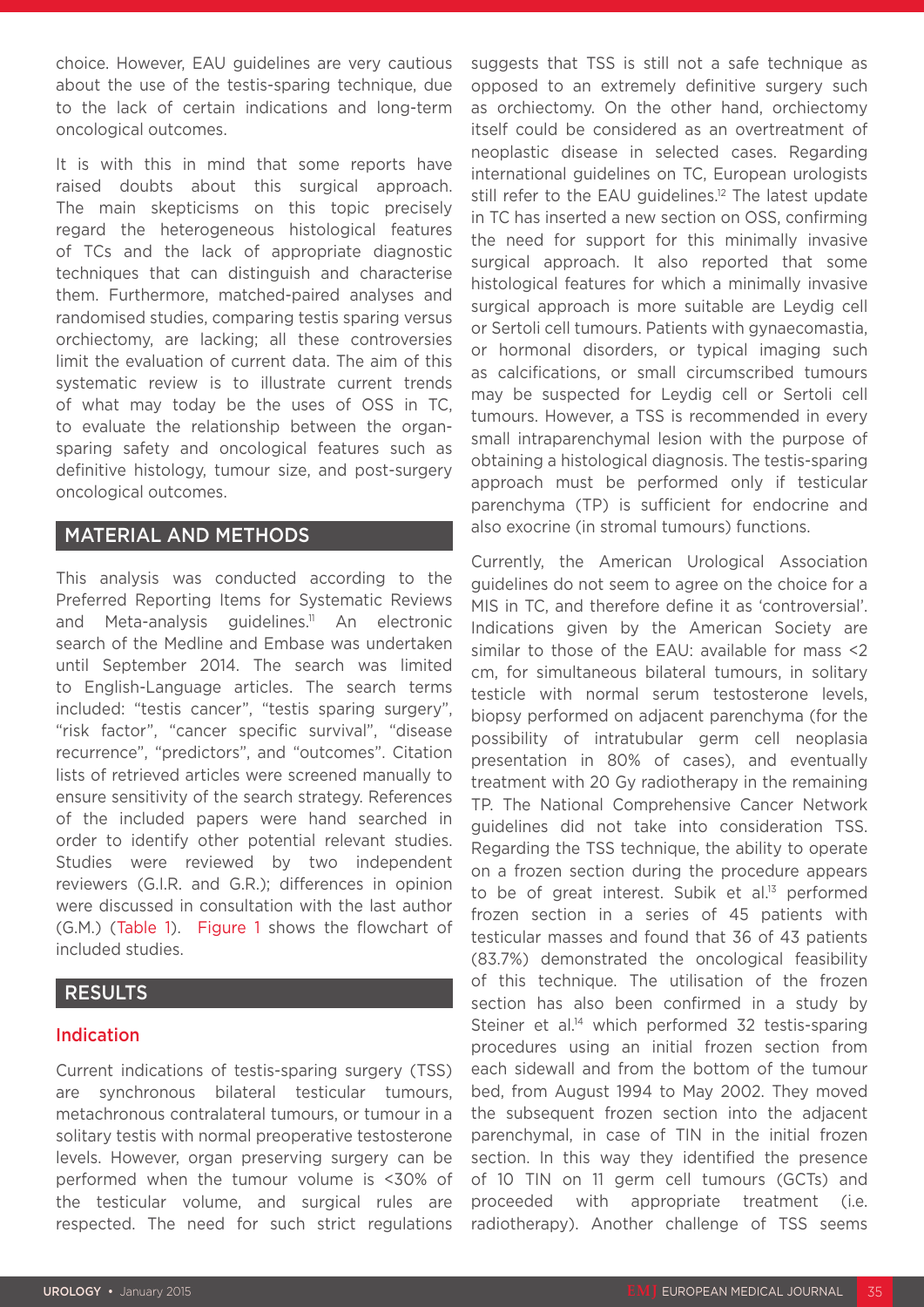to be the preservation of fertility. The choice of a MIS (saving the normal TP) is obviously indicated when one would ensure the best exocrine function directed to procreation.

As reported by the EAU Guidelines, the infertility rate after OSS significantly increases in patients receiving adjuvant radiation therapy. For this reason it raises the possibility of delaying the radiological treatment or carrying out any sperm preservation after procreation. Focussing on this, Hallak et al.15 conducted a study of five patients with TC associated with azoospermia, and treated with TSS and contemporary microdissection for excision of the best tubules in order to select them and perform cryopreservation: in 80% of patients it was seen that the extraction procedure for all patients and the levels of serum testosterone were maintained in the normal range after one year of follow-up. The question of radiotherapy therefore seems controversial in the literature: on one hand it is necessary for the control of localised disease with the simultaneous presence of TIN, on the other it is deleterious for the reproductive and endocrine functions of the testis. So what is the best approach for adjuvant radiation therapy? It seems evident that a dose of 20 Gy radiation represents a concentration sufficient to eradicate the carcinoma *in situ* (CIS), if present.<sup>16,17</sup> The EAU Guidelines to this regard, however, conceived the possibility of delaying radiation therapy for all those patients who wish to have a child, obviously paying them a rigorous follow-up with ultrasonography of the residual TP.17

#### Histological Features

A careful analysis of the literature confirmed that there are no limitations, in terms of histological features, for TSS. Likewise GCTs stromal tumours can be treated with MIS. Concerning GCTs, the European Germ Cell Cancer Consensus Group indicated that testis-sparing is a viable alternative for small tumour volume but it must be performed only in specialised centres that can manage technique-related complications.18 In a report on 27 patients treated with TSS, the average size of the tumour mass detected by ultrasound was 11 mm (range 6-27 mm). Although three of these patients had a multifocal carcinoma and seven had an associated CIS, no local occurrence occurred after 5.7 years of follow-up.<sup>19</sup> Focus on the presence of TIN and multifocality in GCTs has been investigated in the literature.<sup>20</sup>

A rate of multifocality of up to 63% has been reported<sup>13</sup> in tumours with a size of up to 20 mm. Furthermore, multifocality could be a finding in testicular GCT cases and in those with seminomatous histology, as reported by a recent study. Anyway, the significance of this finding is not well understood.<sup>21</sup> However, the high percentage of multifocal tumour presence is inconsistent with the number of tumour relapses reported in the literature or with the histological tumour type, regardless of administration of adjuvant therapy following TSS. In contrast with these observations, we have recently reported a much smaller percentage of tumour multifocality. In 140 analysed tumours with a size <4 cm, the percentage of multifocality was around 26%. This pathological feature of testicular GCT did not correlate with the histological subtype, in particular seminomatous histology, as previously described, $21$  neither with other adverse clinical and pathological variables. Based on these considerations and because they are different to other urological tumours, such as bladder or kidney cancer, the presence of multifocality in TC should not be considered as an adverse pathological feature at the time of orchiectomy, together with all of the others.

The presence of TIN must be also established whenever TSS is performed. The rate of TIN has been reported as ranging from 72-98%, but a recent perspective has attributed the presence of TIN in TP as adjacent to a GCT. TIN is found in 4.9% of patients with tumours on the contralateral testicles. To this regard, we have retrospectively reported data on 126 patients affected by testis cancer (76 seminomatous and 50 nonseminomatous) and treated with orchiectomy. We showed that the prevalence of multifocal TC and TIN decreased in the presence of a smaller main mass (1 cm) and increased when the index mass tumour diameter is  $>1.1$  cm.<sup>22</sup> Based on these considerations, tumour volume and focality should be considered before performing a TSS.

In the literature, TSS is also described for other histological types of GCTs, such as teratoma, although pertaining to paediatric urology. Shukla et al.23 have revised their own data from 1976- 2002 and reported 77 pediatric testicular tumours: 43 were GCTs. They reported 13 testissparing procedures, including 8 teratomas and epidermoid cysts, with 5 confirming, as final consideration, the OSS as a safe technique with good cancer control. Furthermore, the focus of TSS has also been reported for leydigomas.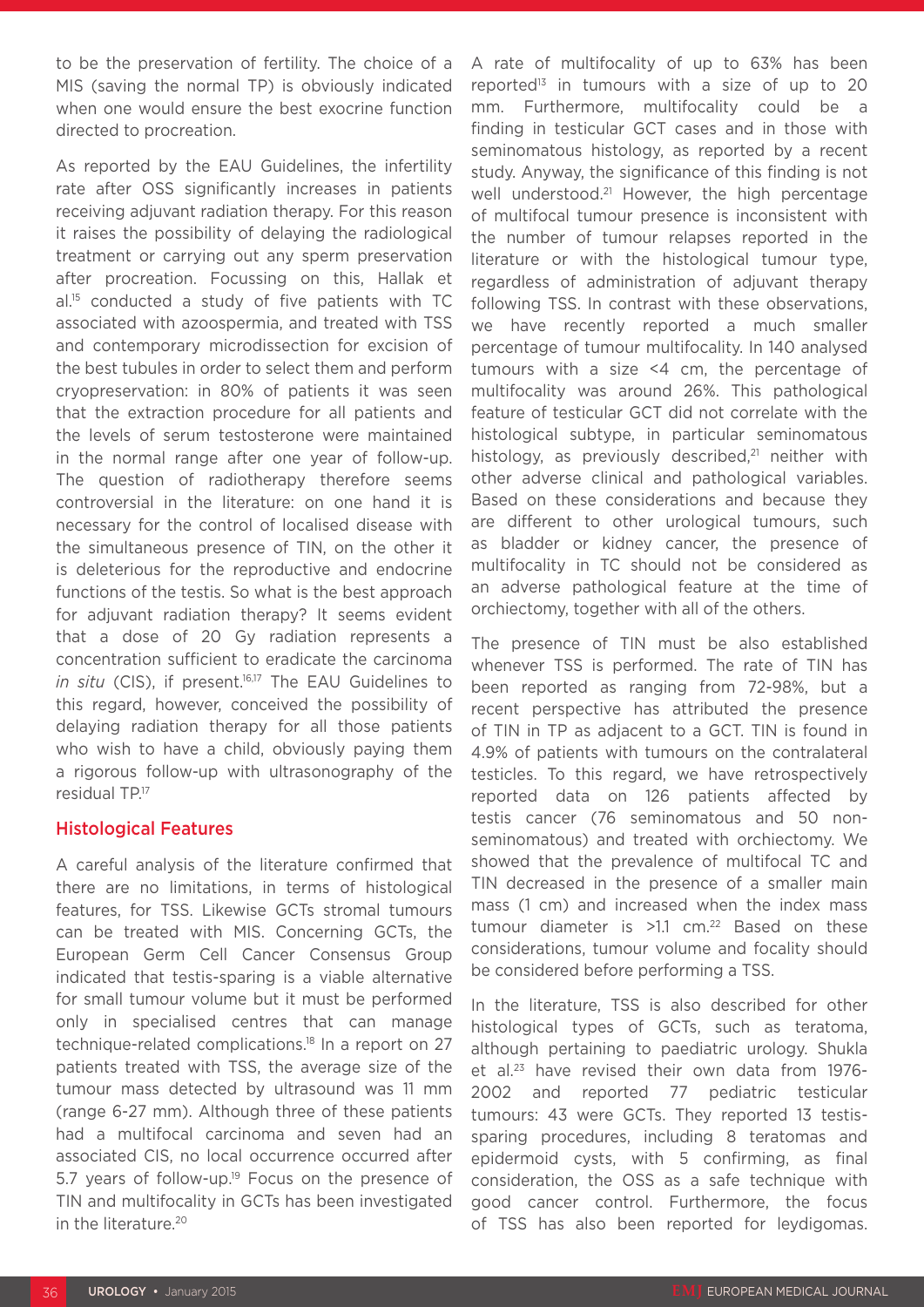#### Table 1: Characteristics of included studies.

| Year | Authors                                 | Country    | <b>Number</b><br>of<br>Cases | Number<br><b>Treated</b><br>with<br><b>TSS</b> | <b>Mean Size</b><br>Tumour<br>mass<br>US $\mathsf{D}_{\max}$<br>(range)                    | <b>Histological Findings</b><br>(% on TSS procedures)                                                                                                                                    | <b>Outcome after TSS</b>                                                                                                                                                                            |
|------|-----------------------------------------|------------|------------------------------|------------------------------------------------|--------------------------------------------------------------------------------------------|------------------------------------------------------------------------------------------------------------------------------------------------------------------------------------------|-----------------------------------------------------------------------------------------------------------------------------------------------------------------------------------------------------|
| 2014 | Favilla et al. <sup>22</sup>            | Italy      | 126                          | nv                                             | 19.4 mm<br>$(6-50$ mm $)$                                                                  | Seminomatous: 76 (60.31%)<br>Nonseminomatous: 50<br>(39.69%)                                                                                                                             | nv                                                                                                                                                                                                  |
| 2014 | Leonhartsberger<br>et al. <sup>31</sup> | Austria    | 65                           | 33 in 30                                       | 14.8 mm<br>$(2-30$ mm $)$                                                                  | Stromal cell tumour: 19<br>(57.57%)<br>Metachronous bilateral:<br>GCT: 6 (18.18%)<br><b>Bilateral Synchronous:</b><br>Seminoma: 2 (6.06%)<br>Benign lesions: 6 (18.18%)                  | Disease-free<br>survival: 100%                                                                                                                                                                      |
| 2014 | Favilla et al. <sup>22</sup>            | Italy      | 254                          | nv                                             | 35 mm<br>$(5-120$ mm)                                                                      | Seminomatous: 148<br>(58.26%)<br>Nonseminomatous: 106<br>(41.74%)                                                                                                                        | nv                                                                                                                                                                                                  |
| 2014 | Bojanic et al. <sup>32</sup>            | Serbia     | 44                           | 26                                             | $>20$ mm                                                                                   | Seminoma: 16 (61.53%)<br>Nonseminoma: 9 (34.61%)<br>Leydigoma: 1 (3.84%)                                                                                                                 | $\overline{\phantom{0}}$<br>Local recurrence:<br>7 (26.92%)<br>Radical<br>orchiectomy: 5<br>(19.23%)<br>Overall survival:<br>100%                                                                   |
| 2013 | Bozzini et al. <sup>25</sup>            | Italy      | 22                           | 22                                             | 11.4 mm<br>$(5-31$ mm $)$                                                                  | Leydig cell tumour: 20<br>$(90.90\%)$<br>Non-malignant stromal:<br>Tumour: 1 (4.54%)<br>B cell lymphoma: 1 (4.54%)                                                                       | Local recurrence<br>$\overline{\phantom{a}}$<br>or distant: $0(0%)$<br>Disease-free<br>survival: 100%                                                                                               |
| 2010 | Lawrentschuk<br>et al. <sup>19</sup>    | Canada     | 30                           | 27                                             | Benign<br>$10 \, \text{mm}$<br>$(5-28$ mm)<br>Malignant<br>$11 \, \text{mm}$<br>$(6-27mm)$ | Benign<br>Seminoma: 8 (36.3%)<br>Nonseminomatous GCT: 2<br>$(7.4\%)$<br>Malignant<br>Seminoma: 11 (40.7%)<br>Nonseminomatous GCT: 3<br>(13.6%)<br>Mixed: 1 (4.54%)<br>Teratoma: 2 (7.4%) | No perioperative<br>complications<br>Observation in<br>$\overline{a}$<br>12 of 17 cases<br>(70.59%)<br>Local recurrence:<br>2 (11.76%)<br>Retroperitoneal<br>lymph node<br>dissection: 1<br>(5.88%) |
| 2009 | Suardi et al. <sup>24</sup>             | Italy      | 610                          | 28                                             | 13.3 mm                                                                                    | Leydig cell tumour: 28<br>(100%)                                                                                                                                                         | Patient died<br>from the disease<br>during the follow-<br>up: 0 (0%)<br>Local or distant<br>$\overline{a}$<br>recurrence: 0<br>(0%)                                                                 |
| 2004 | Shukla et al. <sup>23</sup>             | <b>USA</b> | 77                           | 13                                             | nv                                                                                         | Mature teratomas: 8 (61.53%)<br>Epidermoid cysts: 5<br>(38.47%)                                                                                                                          | No recurrence,<br>$\overline{\phantom{a}}$<br>testicular atrophy<br>or persistent<br>orchialgia.                                                                                                    |

TSS: testis-sparing surgery; GCT: germ cell tumours; nv: not valuable; US: ultrasound.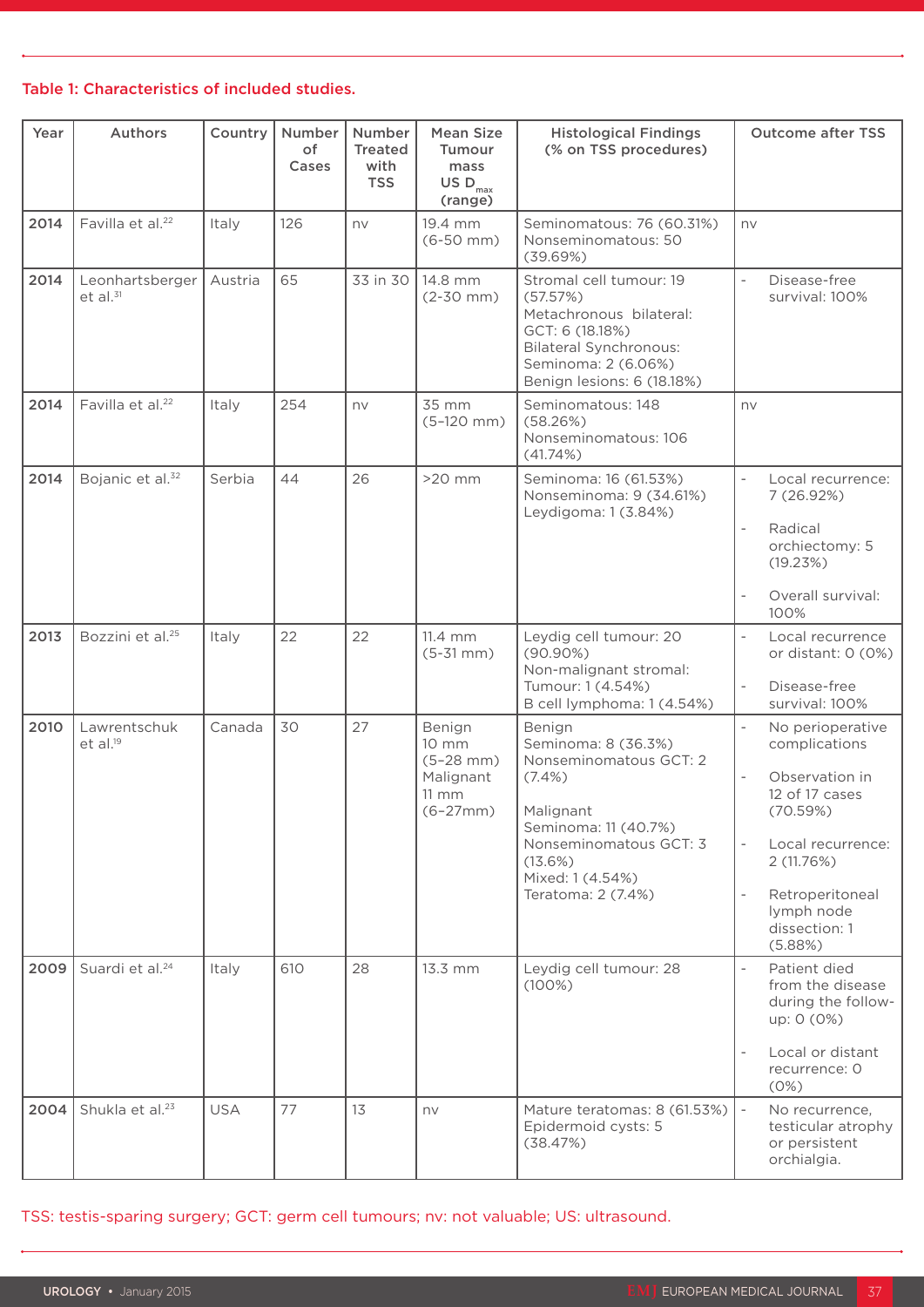

#### Figure 1: Flow diagram of included studies.

In a single-centre case series TSS was performed in 29 patients with Leydig cell tumour and after 4.6 years of follow-up, no patients had disease relapse.24 Similarly, a multicentre retrospective clinical study of Bozzini et al.25 evaluated 22 patients with Leydig cell tumour treated with a conservative technique. The author examined the results after a mean follow-up of 180 months and emphasises the importance of an 'early diagnosis' of leydigomas, suggesting, in these situations, 'a minimally invasive approach' as the 'gold-standard treatment'.

Sertoli cell tumours may be also treated with TSS. However, limited evidence is available for a conservative surgical approach. In most cases, this evidence is based on case reports.26,27 To the best of our knowledge, literature data such as systematic reviews or meta-analyses are lacking, probably due the rarity of their presentation. Another rare type of tumour stromal cells that can be applied in this technique are tumours of the granulosa: for this extremely rare histotype, there is a case report of a 6-month-old baby affected by bilateral juvenile granulosa cell tumour, treated with conservative

surgery.<sup>28</sup> Based on these considerations, histological characteristics should not be taken into account when performing a TSS. However, further studies are warranted in order to better investigate these results.

#### Oncological Outcomes After TSS

TSS has now been practiced for more than three decades and data on oncological outcomes are recently emerging.29 Some parameters related to the TSS, such as MIS, the ability to preserve fertility, and the psychological aspect of the patient are factors of great significance for the urologist. On the other hand, it is clear that several doubts still persist about oncological outcomes following the procedure. Uncertainty about the surgical radicality is also highlighted by the EAU guidelines, which have highlighted the possibility of a neoadjuvantradiotherapy.12 Due to the rarity of some histological types of testis cancer and (therefore) due to the reduced amount of data available, we will examine the oncological outcome of the two most common types: seminomas and non-seminoma.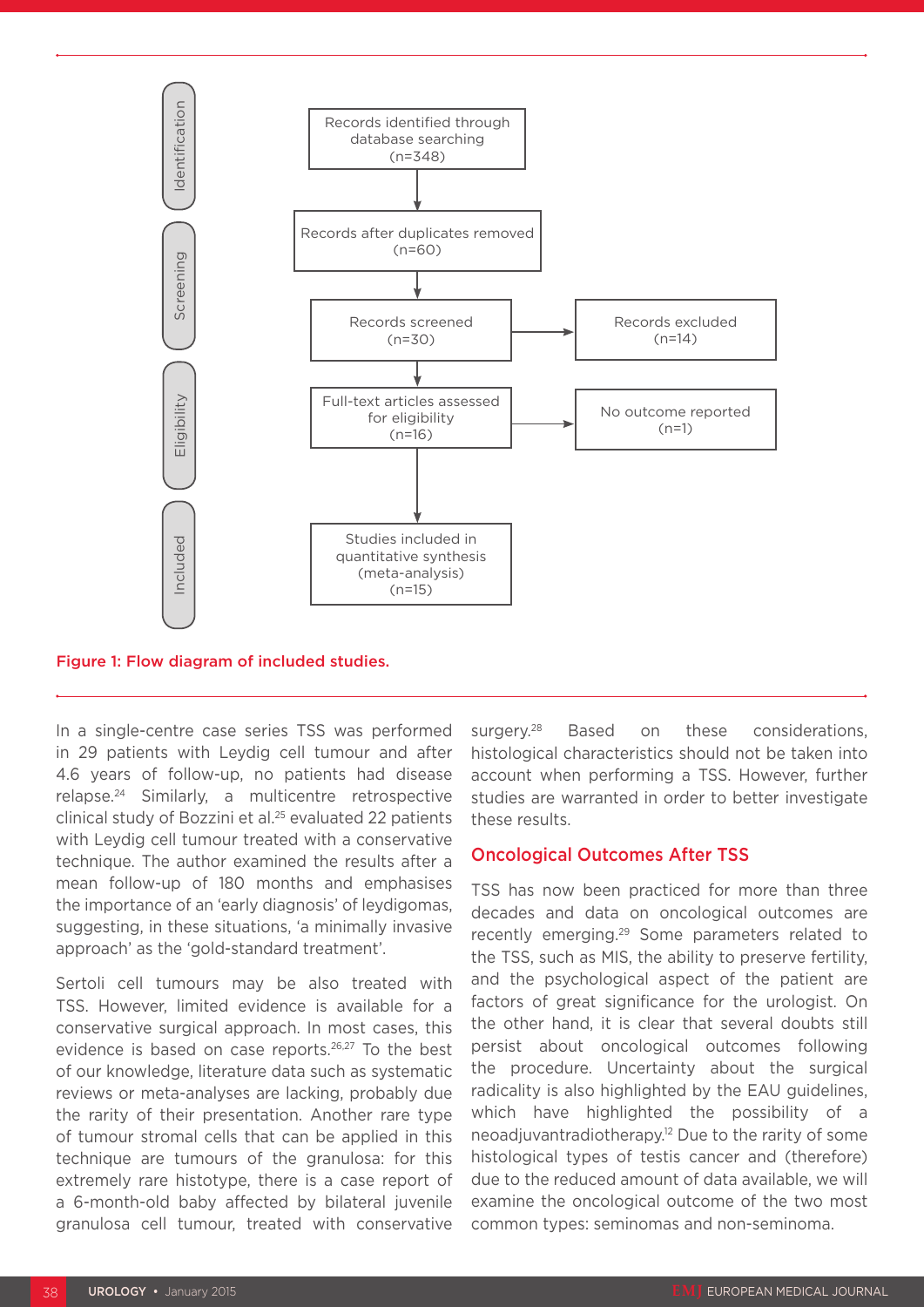Since 1984, a number of studies have been reported in the literature related to TSS; Giannarini et al.<sup>29</sup> have recently reviewed a number of case reports. Heidenreich et al.<sup>30</sup> reported a series of 73 patients treated with TSS and the long-term results, with 98% showing no evidence of disease, normal testosterone values, and 5 spontaneous pregnancies.

Leonhartsberger et al.,<sup>31</sup> from January 2003-October 2010, evaluated the oncological outcomes of 33 patients treated with TSS and followed up for a mean period of 50 months. Of these, 19 presented stromal cells, 6 benign lesions, 6 metachronous bilateral GCT, and 1 synchronous bilateral seminoma. After 50 months of follow-up, no evidence of local or systemic relapse was reported. Similar results were obtained in a retrospective review where 27 patients undergoing OSS were oncologically evaluated: 17 of those patients (63%) had malignant lesions (9 seminoma, 3 teratoma, 1 embryonal, 3 Leydig cell, and 1 CIS) and 10 (37%) had benign lesions. CIS was founded in 53% of patients, including seven with seminoma.19 Two patients finally underwent radical orchiectomy for local recurrence of CIS; one needed an additional treatment with bleomycin, etoposide, and cisplatin, one case of seminoma was treated with radiotherapy, and only in a patient with an histological finding of teratoma was a retroperitoneal lymph node dissection necessary. The remaining five patients with CIS underwent surveillance. The overall disease free survival was 5.7 years.

In a more recent report, TSS was performed in 24 patients (median follow-up of 51.0 months). Seven patients developed local recurrence, of which five had TIN and were subjected to radical orchiectomy, whereas re-do TSS was done in the remaining two patients. The overall survival of the study group was 100%, and the presence of TIN was associated with worse recurrence-free survival (p=0.031).<sup>32</sup> Fortunately more data on TSS are emerging and confirming that this minimally invasive surgical approach is acceptable both from an oncological point of view, in patients with bilateral testicular GCTs and solitary testicle tumours, and for TP functional preservation.

#### **CONCLUSION**

In the last two decades, TSS are improving and many more studies have been published on this topic. Some doubts on TSS could concern indications and long-term oncological outcomes, and their relationship with tumour histology. These limits may be exceeded, but there is a clear need for randomised clinical trials and meta-analysis studies. Despite the current evidences and literature data on this topic, several issues need to be addressed. Firstly, information given by the last EAU Guidelines, should be enriched by a clear cut-off regarding the tumour size (as ultrasonography diameter maximum value). For what concerns the histological subtypes, information, for stromal tumours cells especially, is still lacking. In our opinion, new challenges about diagnostic techniques may offer some contributions in predicting the histological features of small testicular masses, mainly in those with negative alterations of neoplastic markers. Finally, fertility is certainly a main concern of survivors after treatment. In this context a lower level of awareness by the medical team or the patient, with regards to the need to bank sperm or a general knowledge of assisted reproductive techniques, may be present. Furthermore, the occurrence of limited time between diagnosis and treatment, as treatment is usually initiated as soon as possible and poor semen quality leads to immotile sperm after cryopreservation, or failure of ejaculation due to high levels of anxiety or weakness, are the next challenges to overcome.<sup>33</sup> In conclusion, TSS outcomes for GCTs are encouraging and we have reported high rates of disease-free survival and a few cases of patients receiving neoadjuvant chemotherapy or radiotherapy. In light of the all examined, TSS could be considered as a viable alternative to radical surgery of the testis, however, it should be performed in specialised centres with competence.

#### REFERENCES

1. McGlynn KA et al. Trends in the incidence of testicular germ cell tumors in the United States. Cancer. 2003;97(1): 63-70.

2. Huyghe E et al. Testicular cancer variations in time and space in Europe. Eur Urol. 2007;51(3):621-8.

3. Osterlind A et al. Risk of bilateral testicular germ cell cancer in Denmark: 1960-1984. J Natl Cancer Inst. 1991;83(19):1391-5.

4. Moller H et al. Testicular cancer, cryptorchidism, inguinal hernia, testicular atrophy, and genital malformations:

case-control studies in Denmark. Cancer Causes Control. 1996;7(2):264-74

5. Dieckmann KP, Pichlmeier U. The prevalence of familial testicular cancer: an analysis of two patient populations and a review of the literature. Cancer. 1997;80(10):1954-60.